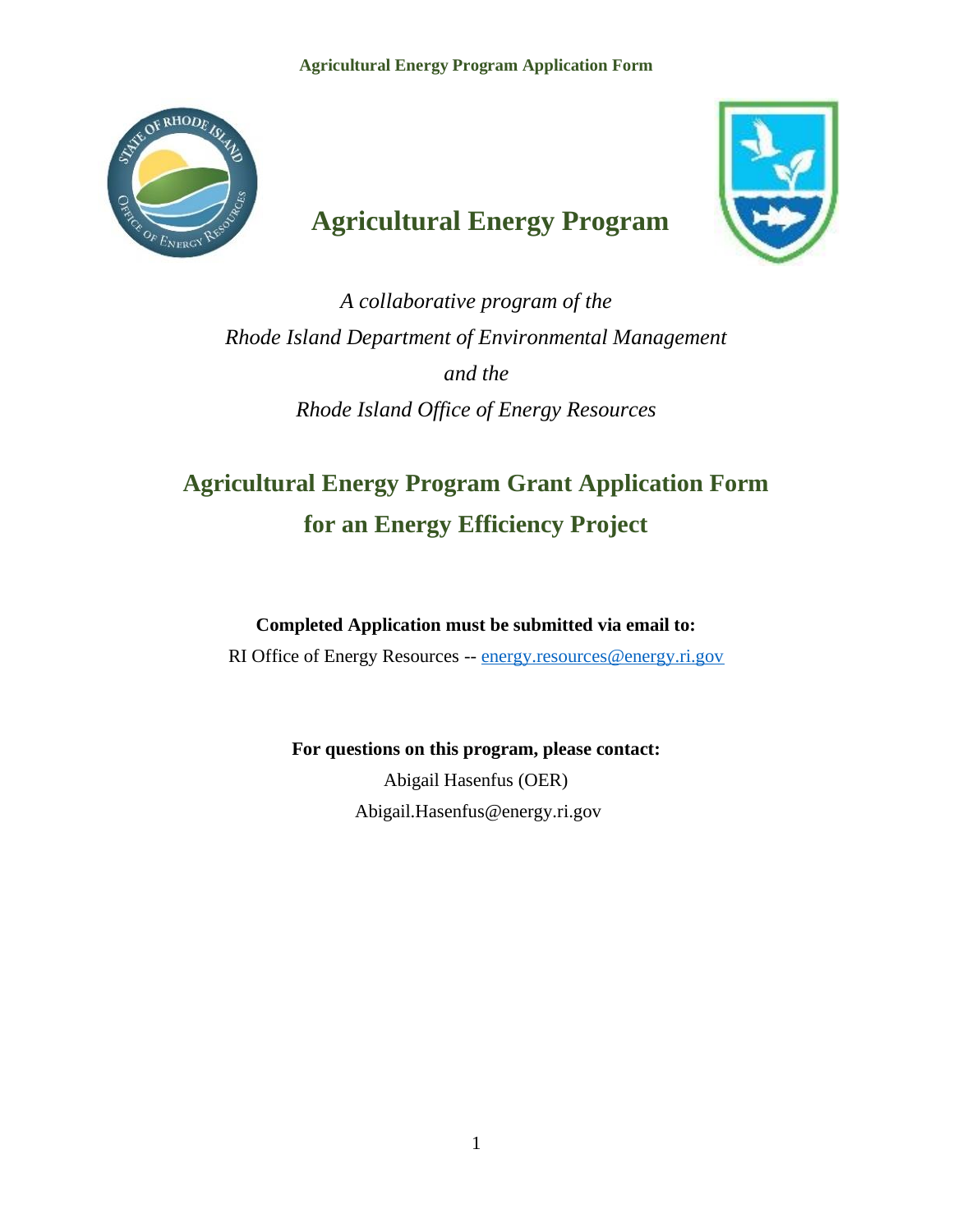### **Applicant Eligibility Requirements**

Eligible applicants include agricultural entities and operations that fulfill all of the following requirements:

- Agricultural entities must have a physical location located in Rhode Island with the ability to enter into a legal agreement with the State.
- The proposed clean energy investment must be implemented/installed at a Rhode Islandbased location.
- The applicant must be considered an "Agricultural Operation." Agricultural Operations include any commercial enterprise which has as its primary purpose: horticulture, viticulture, floriculture, forestry, stabling of horses, dairy farming, aquaculture, the raising of livestock (including for the production of fiber), furbearing animals, poultry, or bees.
	- o Applicants may seek program eligibility for operations not listed above by requesting an eligibility determination from DEM's Chief of Agriculture.
	- o The mixed-use of farms and farmlands for other forms of enterprise is hereby recognized as a valuable and viable means of contributing to the preservation of agriculture.
- The Agricultural Operation must be able to demonstrate that it has produced at least \$2,500 in income from agricultural operation in the previous calendar year through tax documentation.
- The applicant must own the property or has otherwise received permission from the property owner on which the proposed project will be implemented.
- The Agricultural Operation must have received a general energy efficiency audit or commit to scheduling an energy efficiency audit prior to funds being awarded.<sup>1</sup>
	- o In the event the completion of an energy audit is impossible or impractical for the proposed project, OER may waive this requirement.

#### **Applications must:**

a) be completed and signed by an authorized representative of the Agricultural Operation; and b) include all documentation as requested within the application (see checklist).

### **Failure to sign the Application Form or to provide any of the materials requested may result in the disqualification of the Application.**

<sup>1</sup> To schedule a free, no-obligation energy audit please contact National Grid at 1-800-332-3333 or visit [https://www.myngrid.com/energywise.](about:blank) Be sure to identify your property as a farm.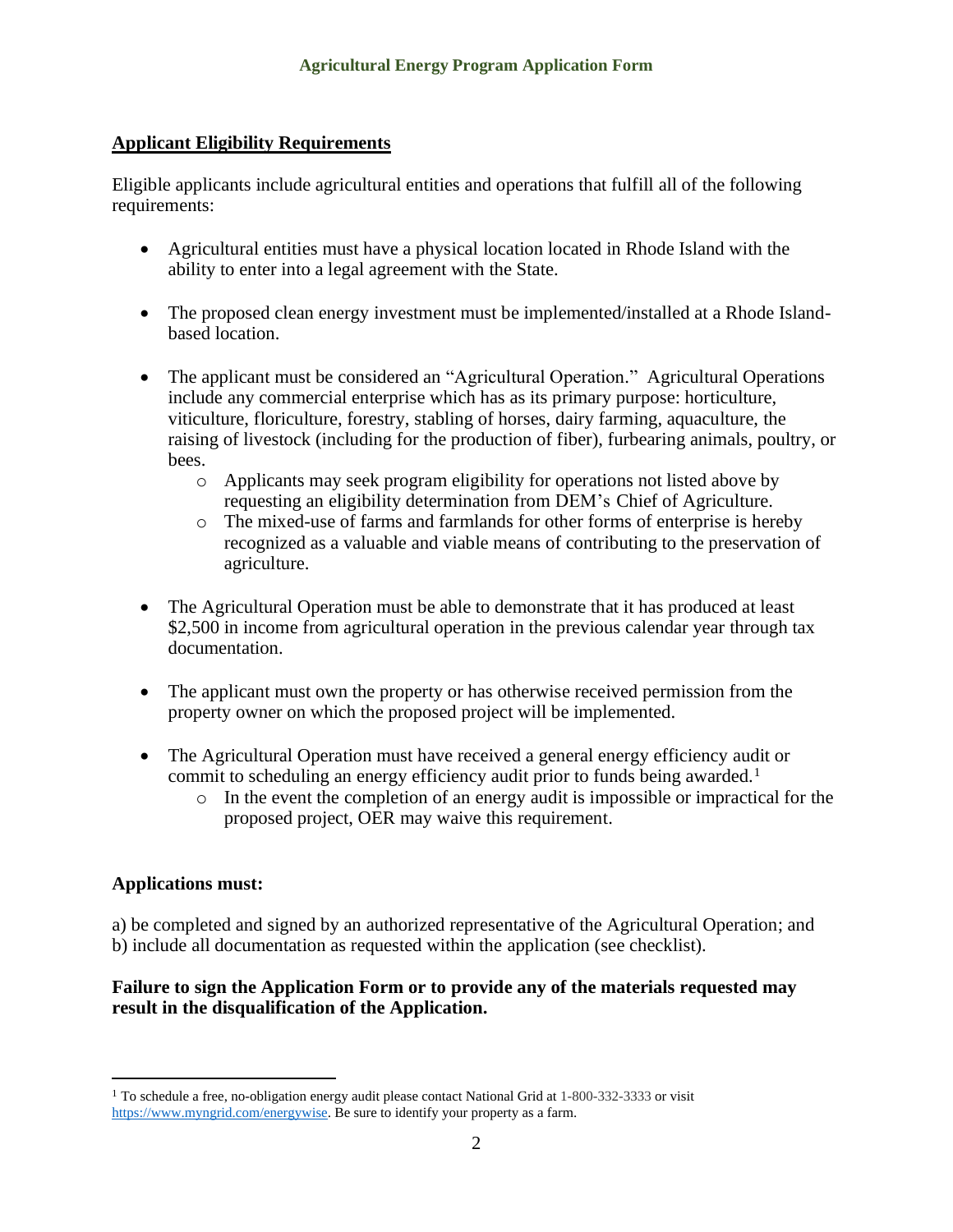#### **Agricultural Energy Program Application Form**

# **Basic Information**

Project Name: Estimated Energy Savings of Project:

## **Applicant Information:**

Applicant Name(s): Street Address: Mailing Address (if different): Phone: Email Address:

# **Information about the Agricultural Operation**

Name of Operation: Owner(s) Name(s): Legal Structure (e.g. LLC, LLP, sole proprietorship, etc.): Physical Address:

### **Acreage**

Total in Production: Owned Acreage: Leased Acreage (Attach copy of lease agreement):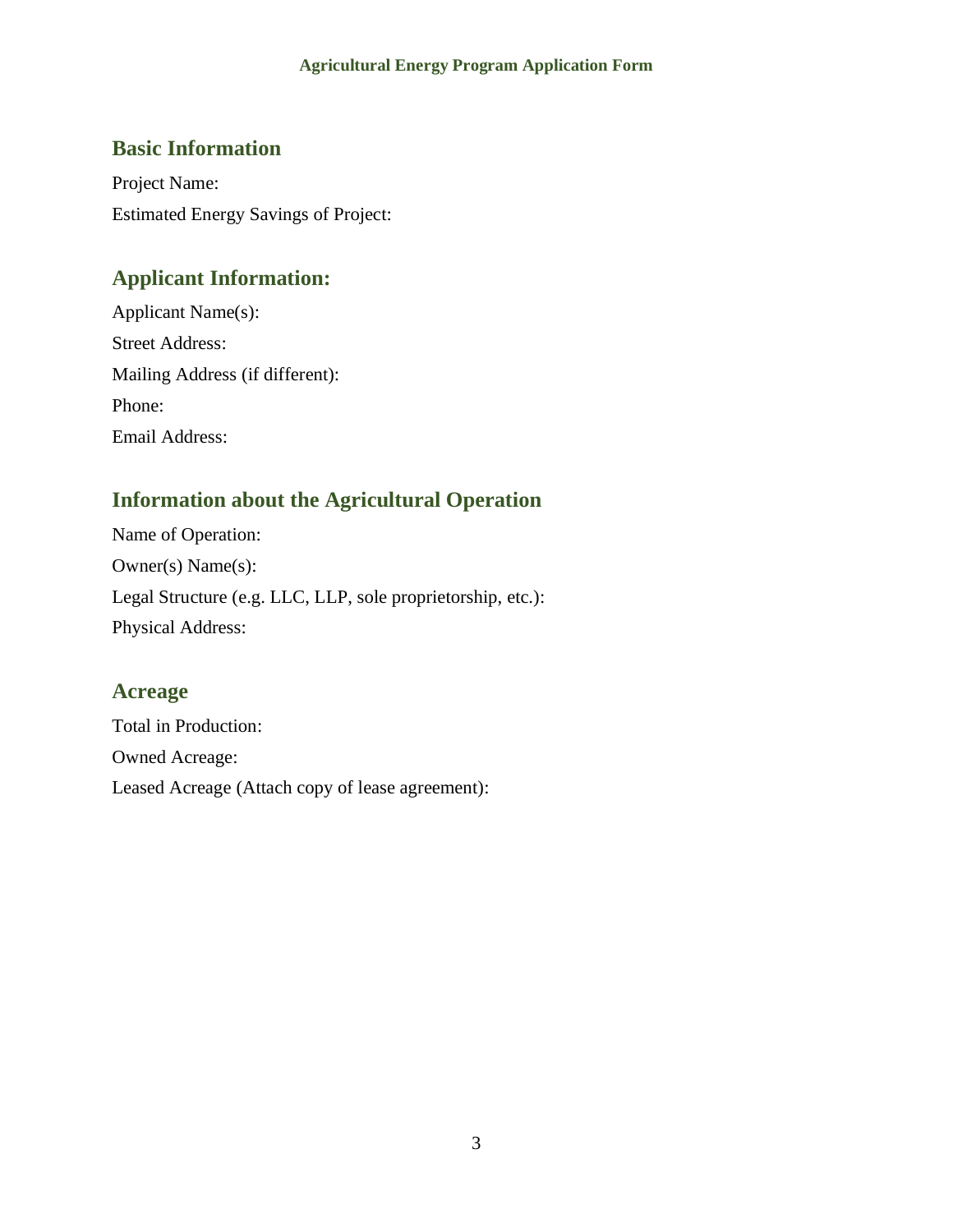# **Description of Agricultural Operation**

**Please provide a clear description of your operation in detail, including growing crops and/or livestock raised.**

|  | <b>Participation in Agricultural Development Rights Program</b>                                                                       |  |  |  |  |  |
|--|---------------------------------------------------------------------------------------------------------------------------------------|--|--|--|--|--|
|  | Does this farm have a "Deed to Development Right" (DDR)?<br>N <sub>O</sub><br><b>YES</b>                                              |  |  |  |  |  |
|  |                                                                                                                                       |  |  |  |  |  |
|  |                                                                                                                                       |  |  |  |  |  |
|  | Name on DDR:<br><u> 1980 - Jan Barbara Barbara, maso a seria da seria de la contrada de la contrada de la contrada de la contrada</u> |  |  |  |  |  |
|  | N <sub>O</sub><br><b>YES</b><br>Will this project be implemented on DDR land?                                                         |  |  |  |  |  |
|  | Will this project require approval from the Agricultural Lands Preservation Commission?                                               |  |  |  |  |  |
|  | <b>NOT SURE</b><br><b>YES</b><br>NO                                                                                                   |  |  |  |  |  |
|  | Is the proposed project involved with other State and/or Federal Funding programs?                                                    |  |  |  |  |  |
|  | <b>YES</b><br>N <sub>O</sub>                                                                                                          |  |  |  |  |  |
|  | Please check all that apply:                                                                                                          |  |  |  |  |  |
|  | USDA-NRCS Environmental Quality Incentives Program (EQIP)                                                                             |  |  |  |  |  |
|  | Commercial Property Assessed Clean Energy (C-PACE)                                                                                    |  |  |  |  |  |
|  | <b>USDA-Rural Development (REAP)</b>                                                                                                  |  |  |  |  |  |
|  | National Grid Incentive Program                                                                                                       |  |  |  |  |  |
|  | Other, please specify:                                                                                                                |  |  |  |  |  |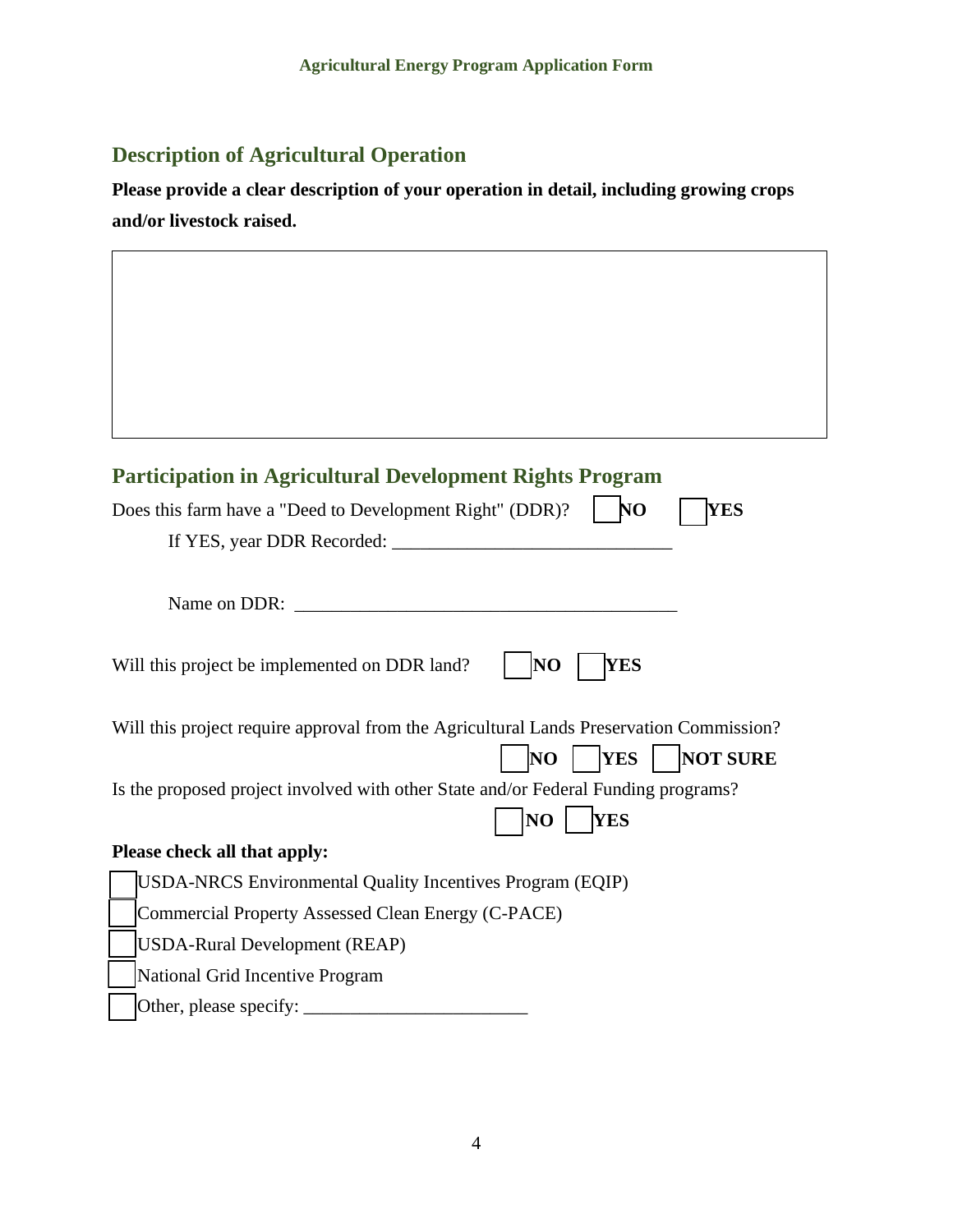# **Project Description**

**Please provide a clear description of the proposed project stating how the project will impact and benefit the agricultural activities of the farm.**

# **Estimated Energy Savings**

Energy Audit Date:

Name of Auditor:

**\*Attach copy of audit to this application.**

How much energy will be saved annually by the proposed efficiency project? Please indicate units, i.e., kWh, gals, therms, cords, etc.

What percentage of total energy used by the operation will be saved annually by implementing the proposed energy efficiency project?

**\*Attach copies of most recent energy bill(s) to this application.**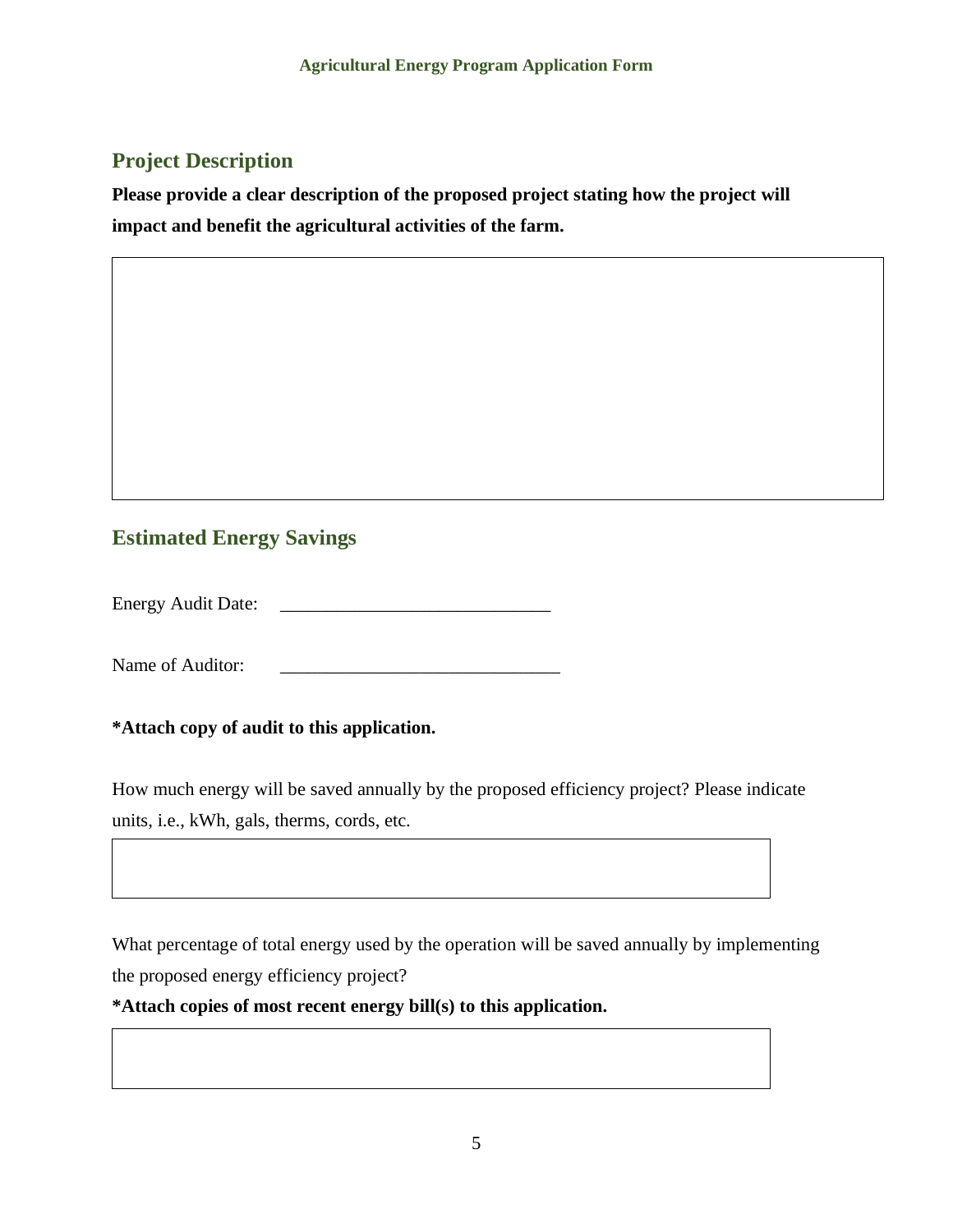# **Project Economics**

| <b>Total Project Cost</b>                                      | \$             |
|----------------------------------------------------------------|----------------|
| Anticipated or Expected Funding - Rebates, Grants,             |                |
| and/or incentives, etc.                                        |                |
| A. USDA-Rural Development (REAP)                               | \$             |
| <b>B.</b> National Grid Incentive Program                      | \$             |
| <b>C. USDA-NRCS/EQIP</b>                                       | \$             |
| List other Funding Sources Below:                              |                |
| D.                                                             | \$             |
| E.                                                             | \$             |
| F.                                                             | \$             |
| <b>G.</b> Applicant's Contribution to Funding (Applicant must  |                |
| contribute at least 10% of total project costs) (Attach        | \$             |
| supporting documentation of personal funding source(s)         |                |
| (e.g., bank line of credit, personal loan, secured loan, etc.) |                |
| <b>H. TOTAL Anticipated Funding</b>                            | \$             |
| I. Amount you are requesting through RI Agricultural Energy    | $\mathfrak{L}$ |
| Program (\$20,000 or less)                                     |                |
| J. Total of Anticipated Funding with Grant                     | \$             |
| K. Shortfall Calulation (This shortfall amount MUST be zero.   |                |
| Project must demonstrate potential to be fully funded in       | \$             |
| order to receive grant money from OER)                         |                |
| L. Projected Average Annual Cost Savings (Attach any           |                |
| supporting documentation of projected annual cost savings      | \$             |
| ex. Energy audit)                                              |                |
| M. Simplified Payback Years Calculation                        | #DIV/0!        |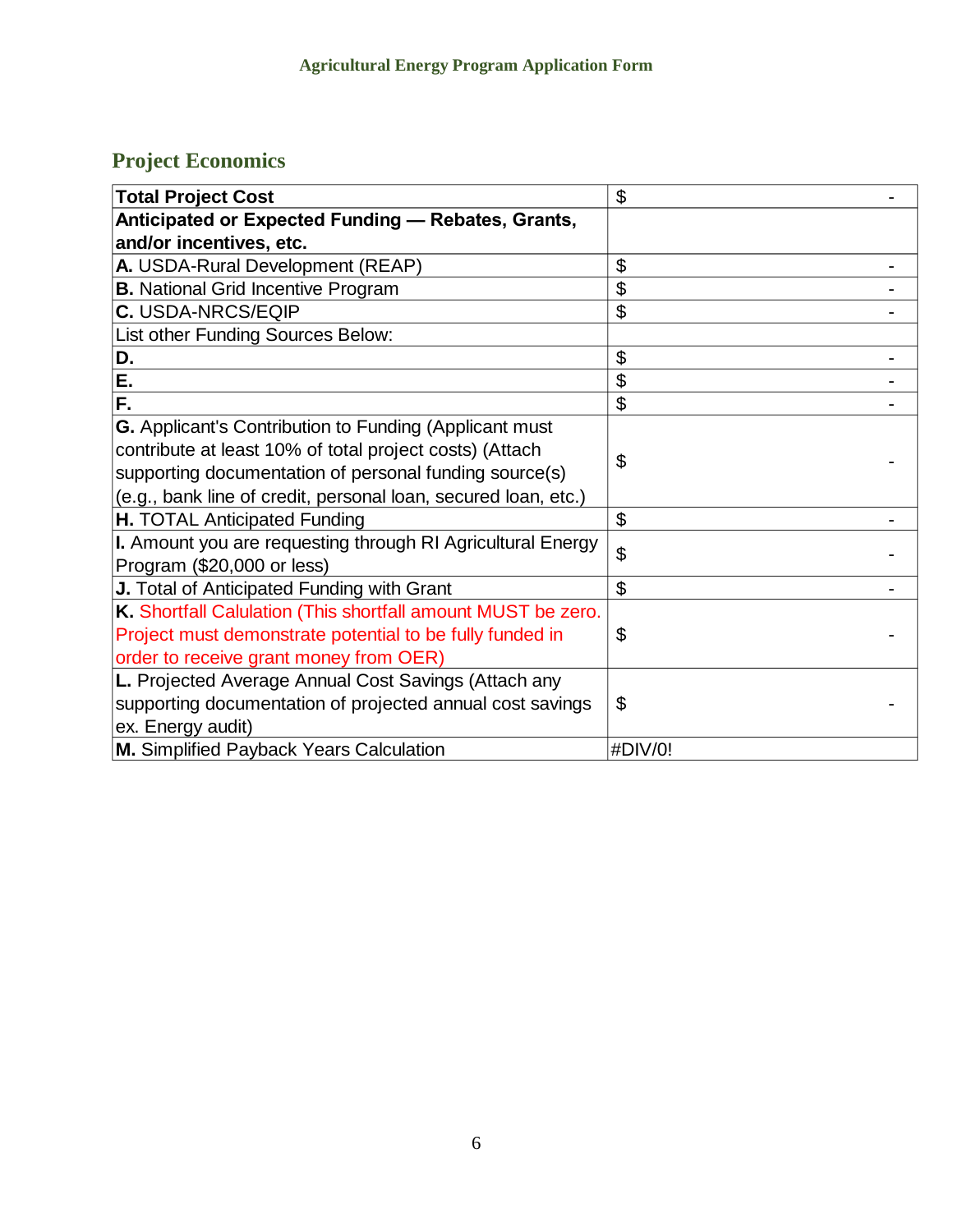# **Project Execution Plan & Supporting Documentation**

### **Project Schedule:**

| Is this project ready to begin construction once all funding is received? $YES$ MO |  |  |
|------------------------------------------------------------------------------------|--|--|
|------------------------------------------------------------------------------------|--|--|

| Have vendors or suppliers included scheduling and or time estimates for certain phases of your |           |             |
|------------------------------------------------------------------------------------------------|-----------|-------------|
| project in their quotes or proposals? $\begin{bmatrix} \n\mathbf{YES} \n\end{bmatrix}$         | $\neg$ NO | <b>SOME</b> |

Please provide a detailed project schedule including all relevant milestones (permits, interconnection, etc.).



**Best estimate of project duration from start to finish: \_\_\_\_\_\_\_\_ Months**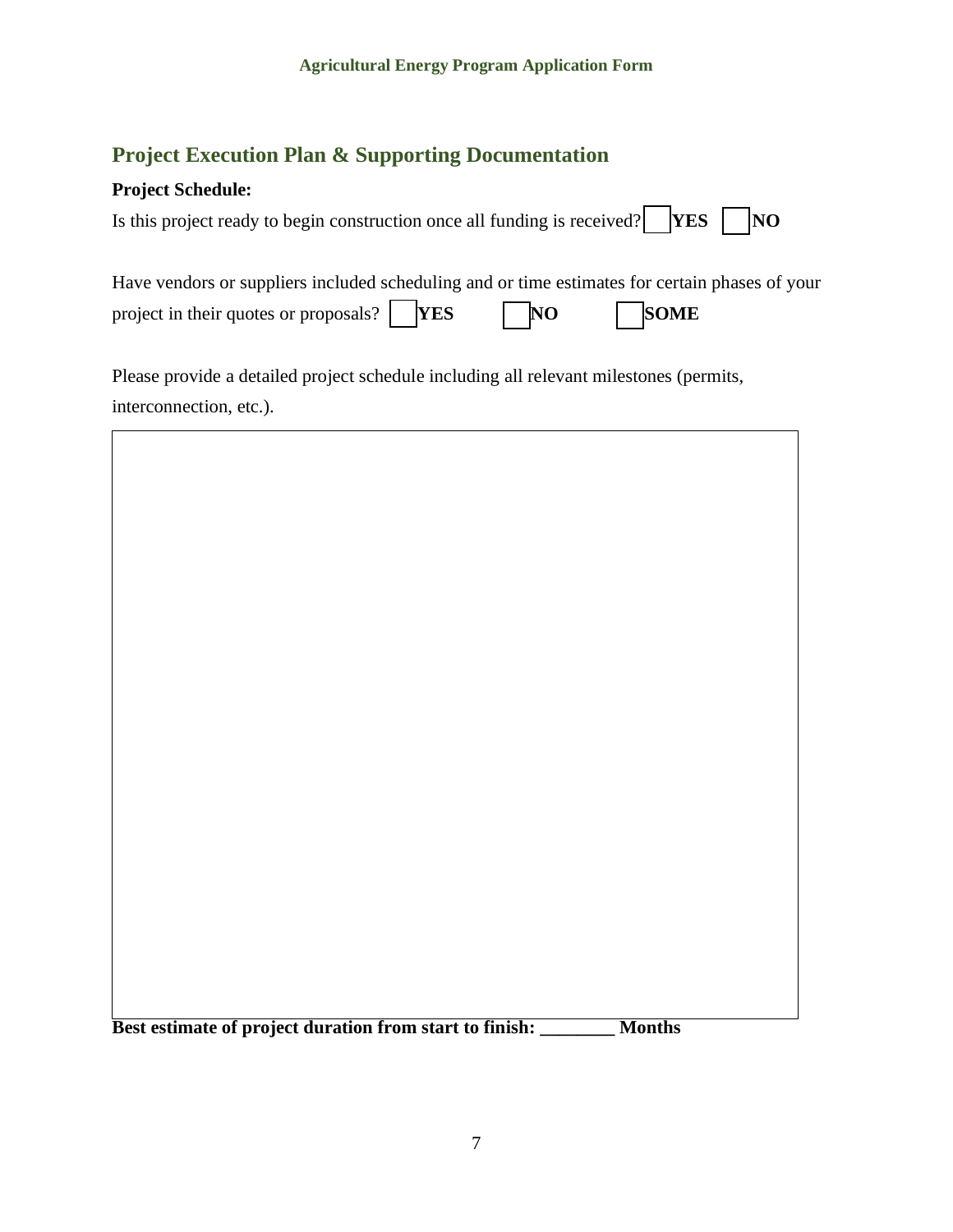# **Vendors:**

**List of all vendors associated with this project here.**

**Attach copies of professional certifications and/or licenses, if applicable.** 

**Permits (If required):**

**List here all permits, if required, for this project indicating who will be responsible for securing the permit, and the date by which the permits will be secured.**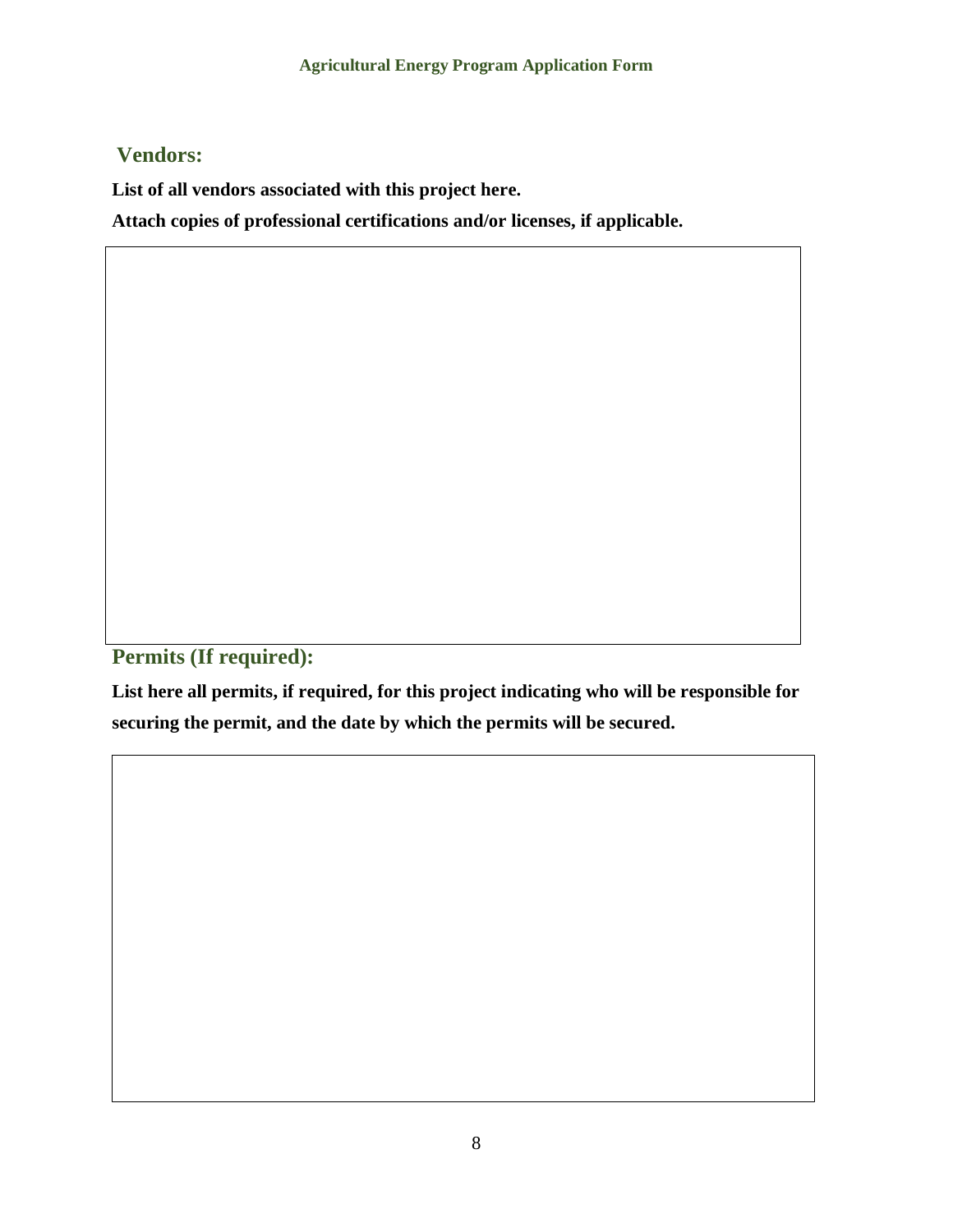# **Equipment, Labor & Workmanship Warranties & Guarantees:**

**List here by name all equipment associated with this project and the installer for each.** *\*Attach copies of equipment specs and warranty documentation to this application. Provide warranty / guaranty documentation for the equipment, labor and the workmanship associated with its installation.*

# **Project Operation & Maintenance Requirements:**

**List equipment that requires scheduled maintenance and provide maintenance schedules** 

**for all equipment as per manufacturer recommendation.**

*\*Attach copies of documentation to this application, as appropriate.*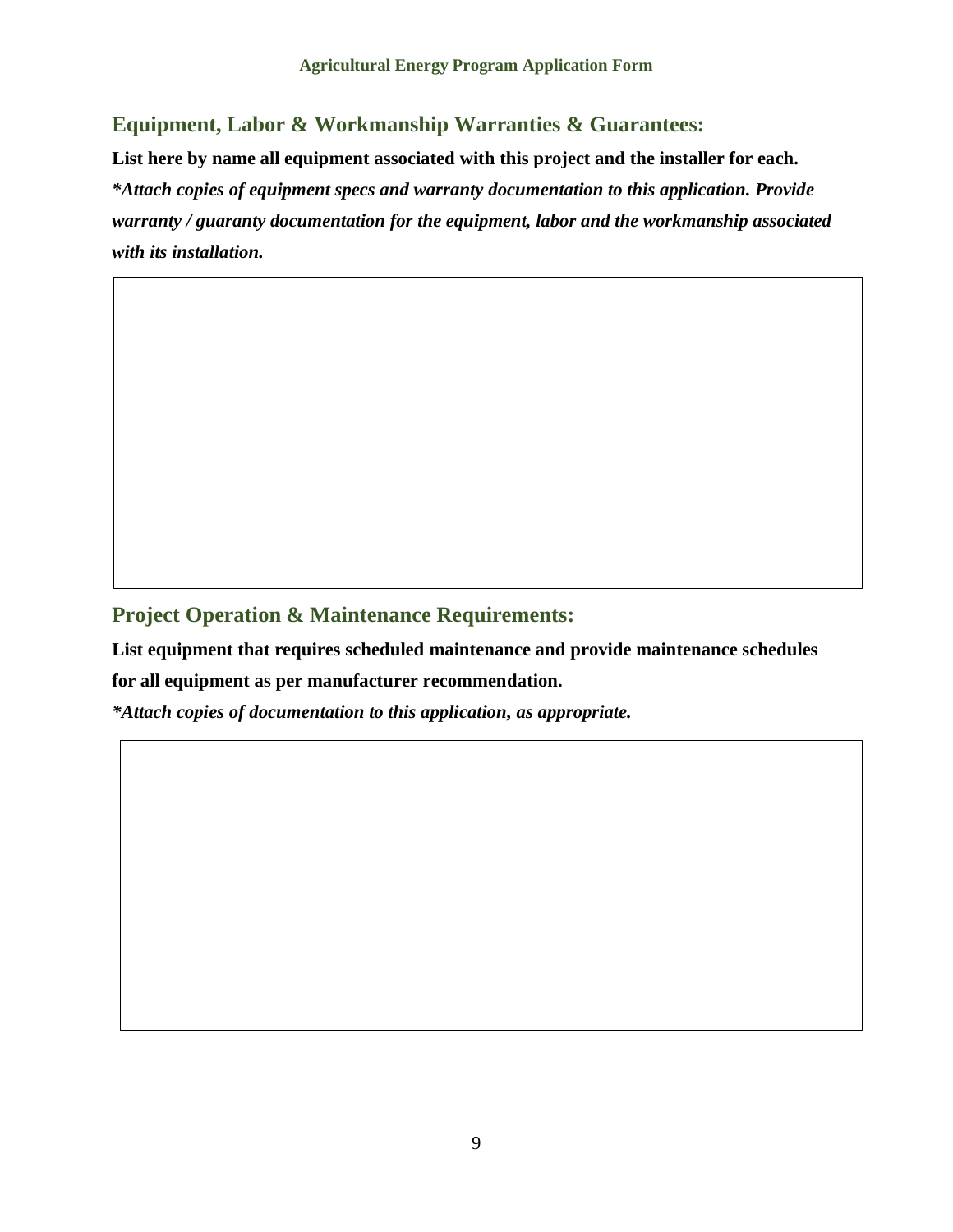### **Attestation**

By signing this application:

- I hereby attest that all statements herein are accurate and true and that I have the legal authority to enter into a binding contract with the State;
- I give permission for the Grant Committee staff to make a site visit before a funding decision is made and understand that the Rhode Island Office of Energy Resources (OER) will arrange any such site visit with me in advance;
- I agree that I will adhere to all applicable local laws, state laws, and permits;
- I attest that I am aware that any grant money awarded can only be dispersed to me upon proof that the project is fully funded and upon signing a Memorandum of Understanding with OER, and that all funding is made at the sole discretion of OER subject to availability of program funds;
- I understand that I must provide documentation showing that all other grants or funding sources are in place and that the Total Amount for the Project requested in this grant Application has been made available to me for the project before any monies will be dispersed to me; and
- I understand that photos of my site may be taken by OER/DEM staff and that OER and DEM may use those photos at their sole discretion for purposes that include, but are not limited to, program marketing, education materials, workshops and presentations, and/or for other printed or web-based materials.

Authorized Representative Name (Printed): \_\_\_\_\_\_\_\_\_\_\_\_\_\_\_\_\_\_\_\_\_\_\_\_\_\_\_\_\_\_

Authorized Representative Signature:

Date: